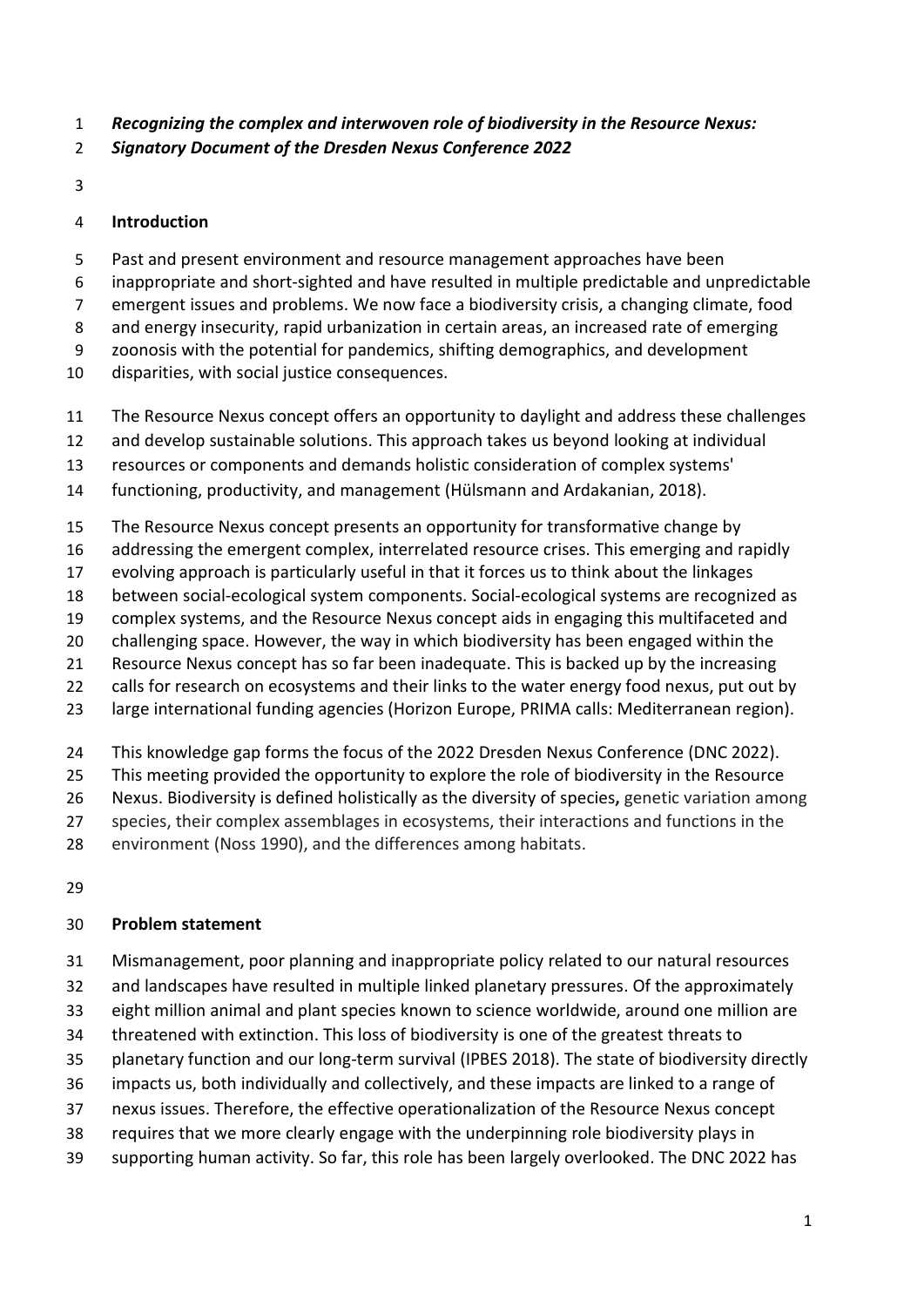- specifically focused on the role of biodiversity in the Resource Nexus. Emergent thinking is
- captured here.
- 

#### **Clarifying the role of biodiversity within the Resource Nexus**

44 The term "Nexus" in Latin describes the act of tying together or something which binds. In connection with environmental resources management, the term nexus was introduced during the 1980s by the United Nations Universities Food-Energy Nexus programme (Sachs and Silk 1990). However, the Nexus Approach only gained prominence in international academia and policy circles in the lead-up to the Bonn2011 conference on the "Water, Energy and Food Security Nexus". The conference argued that such an approach could improve water, energy, and food security by integrating "management and governance across sectors and scales", reducing trade-offs, building synergies, promoting sustainability, and transitioning to a green economy (Hoff 2011). The Resource Nexus has been expanded to include land and materials, and environmental functions have been partially included within the land domain.

- It is here acknowledged that all critical environmental resources, are at their foundation,
- comprised of either landscape and/or seascape elements (including, for example, terrestrial,
- marine, coastal and freshwater features). We also recognize that oceans must be more
- clearly included in Resource Nexus thinking as a critical environmental resource.
- Furthermore, freshwater biodiversity elements, critical for water quality and quantity
- regulation, also need to be integrated into the resource nexus and the concepts of critical
- environmental resources. Biodiversity and its components, genes, species and ecosystems,
- in concert with abiotic processes, provide the building blocks of the structure and function
- of ecosystems and landscapes. These underpin all aspects of the Resource Nexus (figure 1).
- Biodiversity provides valued regulatory functions such as soil retention for land use,
- material and instrumental contributions such as fibre for materials, non-material
- contributions and relational functions where people are afforded the opportunity to have a
- sense of belonging and community expressed through biodiversity-informed landscape
- features, and ultimately intrinsic values where nature is valued simply for its existence.
- These lenses demonstrate how biodiversity operates within and contributes to the Resource
- Nexus linking across critical environmental resources.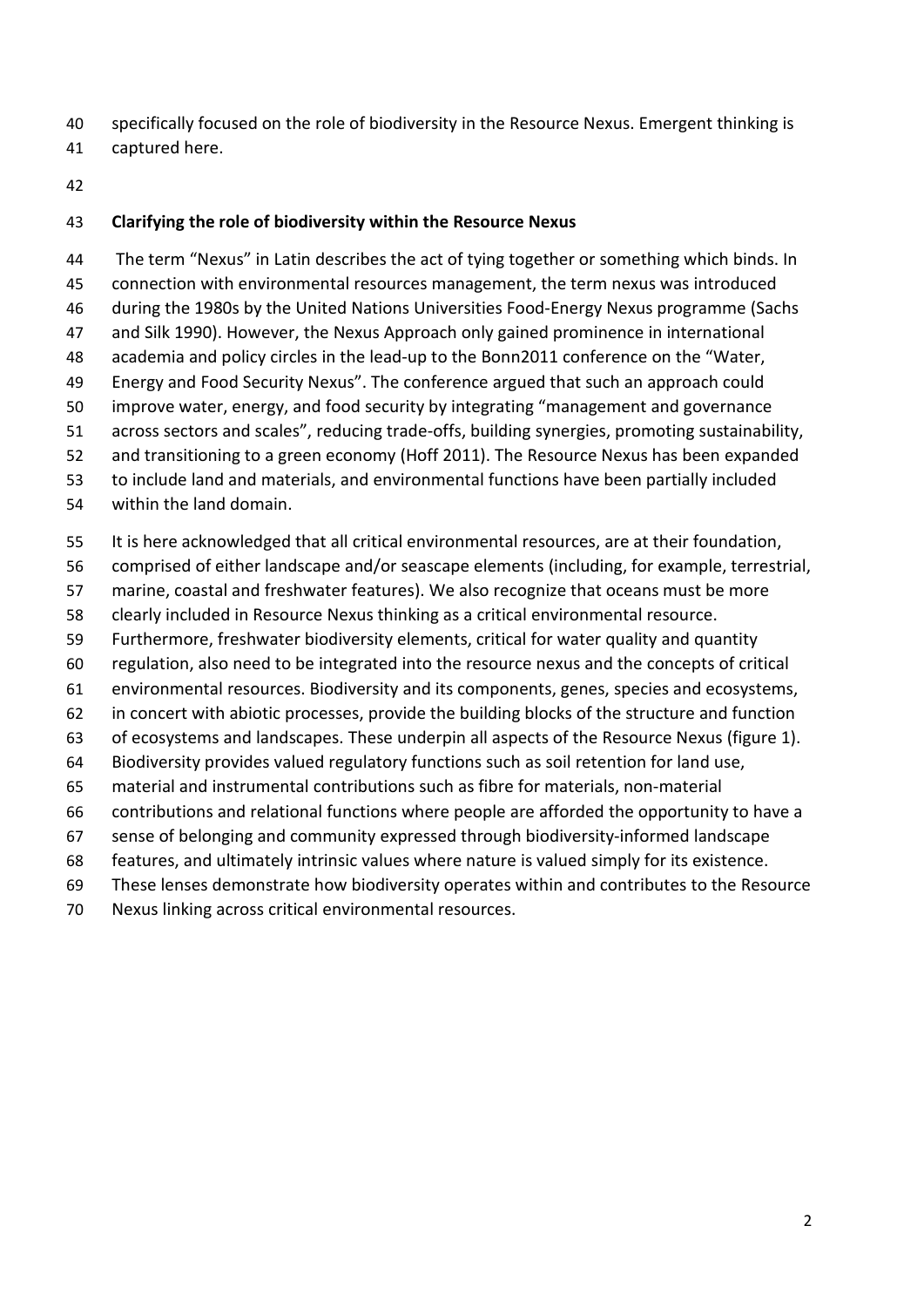

 *Figure 1*. The four lenses - regulatory functions, material contributions with instrumental values, non-material contributions with relational value, and intrinsic values, through which biodiversity support within the resource nexus is evident.

Acknowledging that biodiversity plays an underpinning role in the Resource Nexus,

regulating and resourcing, it becomes imperative to revisit the representation of the nexus

(figure 2). Previous representations have placed all domains / critical resources on a single

level or at the same level. Emerging understandings suggest that a hierarchical approach

that positions biodiversity as enmeshed among the land, ocean and freshwater elements

sits as an underpinning feature to the identified domains such as energy, food and

materials. This more integrated and layered conceptualization allows for a better

understanding of the tensions and drivers within the Resource Nexus and can enhance

management (Bleischwitz et al. 2018). Taking this thinking to the national and global scales

may allow for more effective engagements toward achieving the SDGs. According to this

layered approach, these could be reorganized to better demonstrate linkages and enhance

their collective achievement. When viewed from this hierarchical perspective, awareness of

the trade-offs or synergies becomes clear.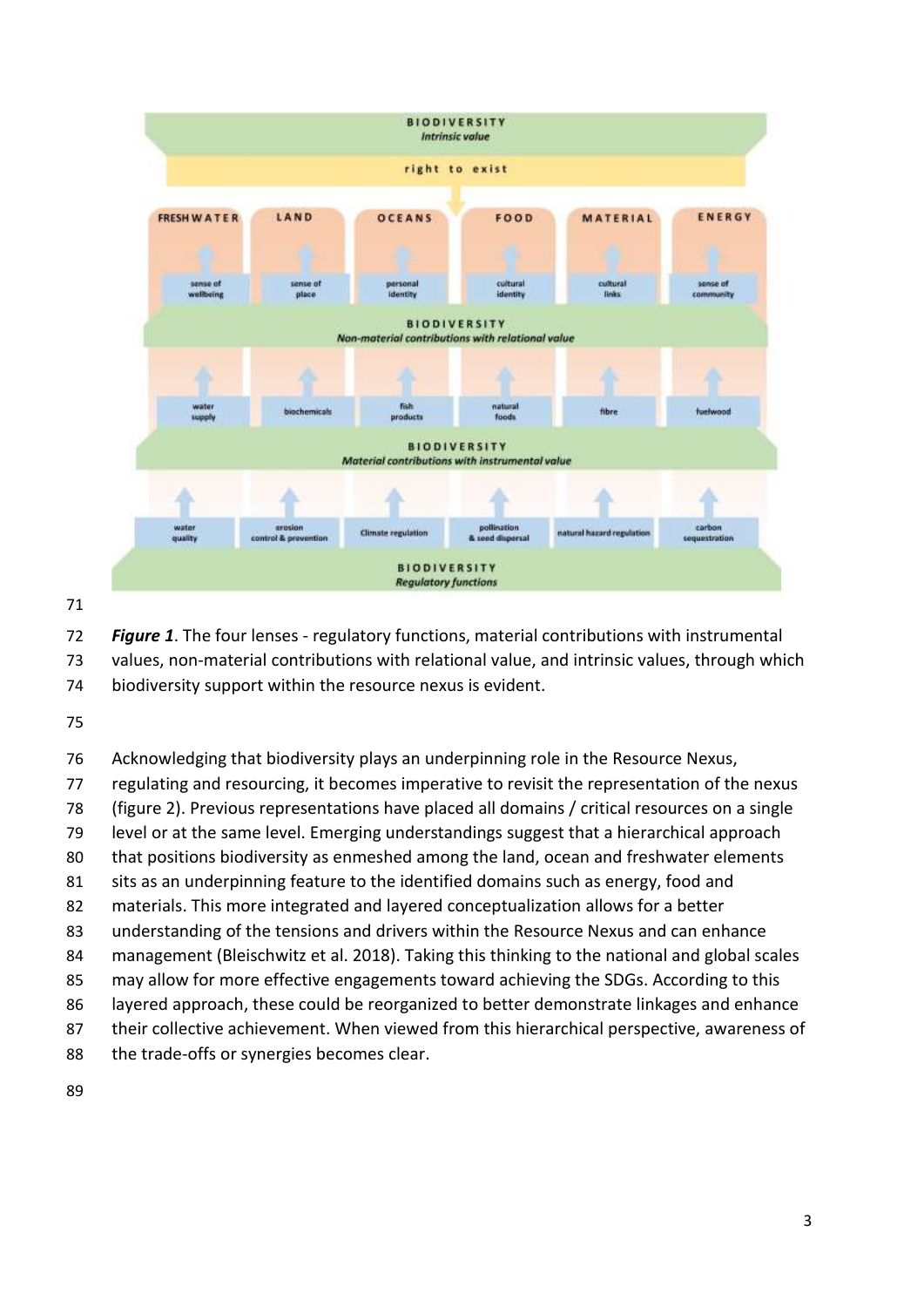

- *Figure 2*. A hierarchical basis for approaching the Resource Nexus interactions given the
- foundational aspects of biodiversity. Biodiversity aspects need to be considered as primary
- in unpacking Resource Nexus linkages.

#### **Building future Resource Nexus research directions – emergent conference messages**

 Contributions and emerging work from the Dresden Nexus Conference 2022 highlight three clear directives, focused on research needs, developing novel approaches and partnerships

for advancing our understanding of the role of biodiversity within the Resource Nexus.

**1) Research needs**

While much understanding has already been achieved, we still have considerable work to do

101 in reimagining the role of biodiversity within the Resource Nexus. Whilst elements of this

are highlighted above, the role of biodiversity as an underpinning for all environmental

- resource-related activities requires considerable further attention and integration. This
- conference has highlighted the need for broadening the Resource Nexus habitat, for
- example, with the inclusion of current work on oceans and ocean biodiversity.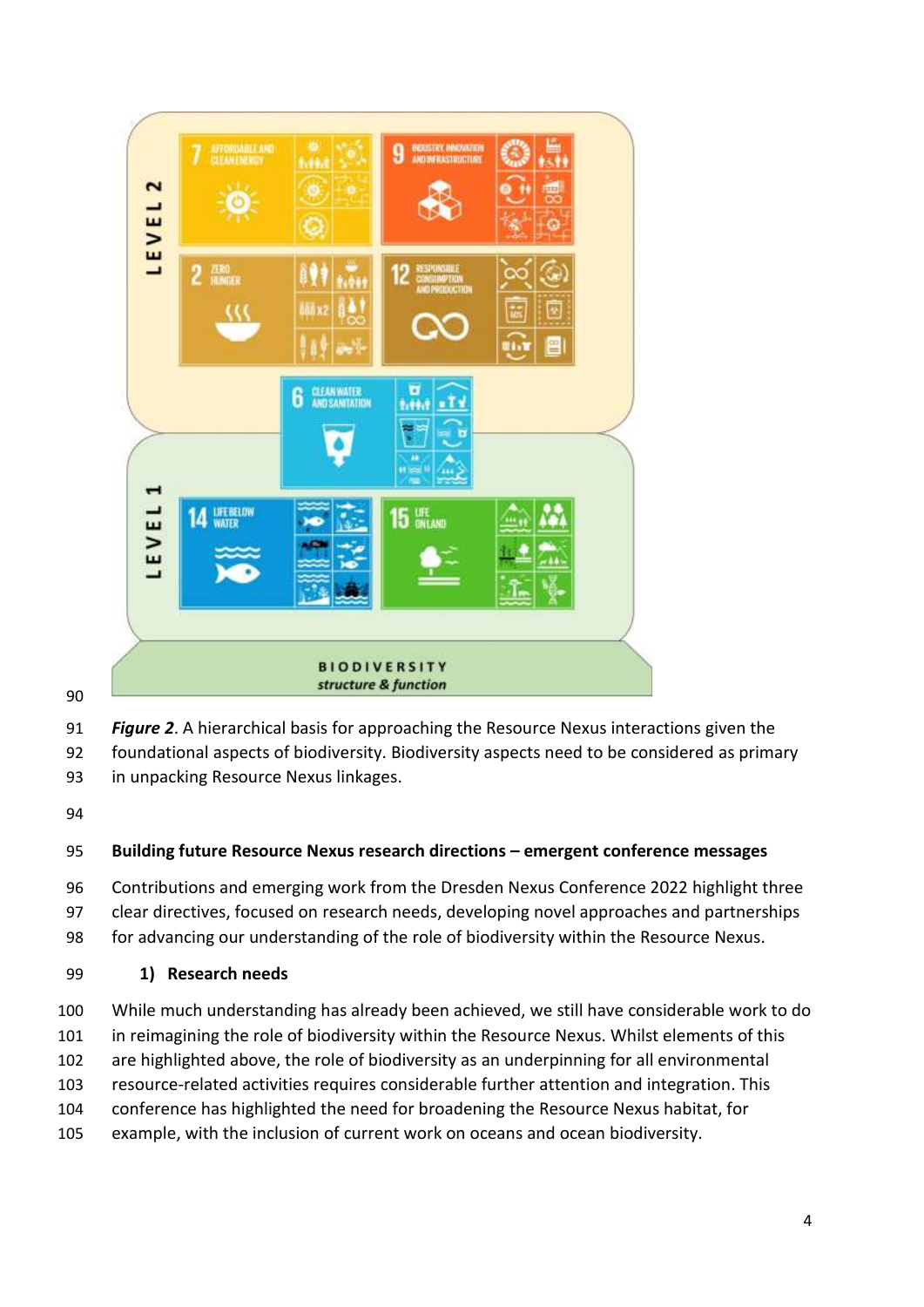This in turn reminds us of the importance of scale and that further research is required

- across all the biodiversity hierarchical scales from local to global. Being cognisant of spatial
- and temporal scales will be critical in aligning conservation with sustainable resource use.
- Taking resource nexus thinking into all realms of resource use and conservation will likely
- highlight critical trade-offs, giving more accurate depictions of the costs and benefits, who
- the winners and losers are under different scenarios, and where conflicts will arise. Past
- understandings, that have emerged from more siloed approaches may need to be re-
- examined. These insights will allow for more just and equitable management and decision-
- making.
- Presented research suggests that governments have tended to adopt a lowest cost and
- short-term approach to resource management. The full implications of management and
- regulations, for example, on ecosystem structure and composition, need to be better
- understood. Particular attention will need to be paid to human wellbeing, social inequality,
- and gender in resource access and distribution in all future research.
- 

## **2) Novel approaches**

- In working toward sustainable development and meeting Agenda 21 commitments, we
- need to develop and adopt novel approaches, both in management and advancing our
- understanding through research. Novel frameworks are emerging that provide decision-
- makers with the tools to better understand and manage nexus issues, particularly within the
- food water energy nexus. Truly forward-looking frameworks have transformative change at
- their core and adopt a self-reflective approach through iterative engagement that reflects
- on learning. There is also growing recognition of the value in adopting a plurality of
- approaches in generating understanding, for example integrating economic, social, health
- and ecological methods and co-developing this research with a diversity of stakeholders.
- Advances in technology also present new opportunities for both research and industry. New
- technologies and production strategies are being developed to reduce the use of raw
- material, reduce industry impact on ecosystems and/or manage waste. Improved
- technology in remote sensing and processing capacity continues to allow us to work at finer
- resolutions and build more complex models for building nexus understanding.
- Green infrastructure approaches and the associated instrumental value of biodiversity,
- position nature at the centre of development. Green infrastructure as an emerging
- paradigm for development becomes more prominent as we further understand the climate
- change, urbanization, biodiversity nexus and the need to mitigate both risk and impacts of
- change. This approach also allows for insights into relational values, showing the links
- between human wellbeing, physical and mental health, and biodiversity, particularly in
- urban settings.
- 

# **3) New partnerships**